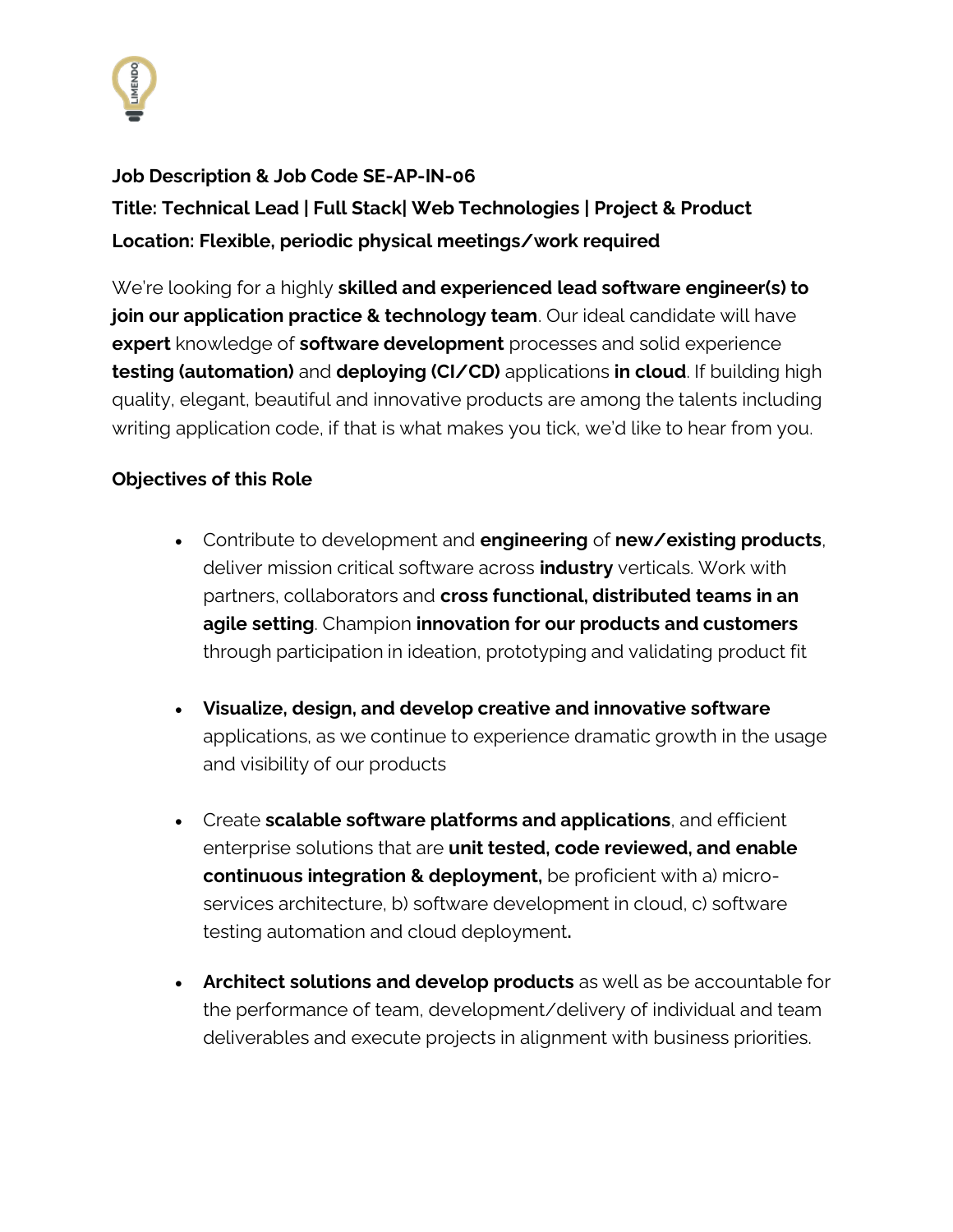

- Examine existing systems, identifying flaws and creating solutions **to improve product quality and enhance monitoring and automated remediation**
- Define, plan and execute full software development life cycle (SDLC) for projects, adhering to company standards and expectations

# **Daily and Monthly Responsibilities**

- Design and **build tools and frameworks** to support product development, **ensure quality** standards, deployment, management and monitoring of the company's services and products
- **Plan and scale distributed software and applications**, applying synchronous and asynchronous design patterns, write code, and deliver in accordance with scope, urgency and quality and challenge assumptions where necessary
- **Collaborate with global team, producing contributing to project work plans and evaluating feasibility of project, estimating work effort**, while leveraging global **technology stack** and making localized improvements
- Work with project/product managers and user experience designers to **influence the strategy for the next wave of product roadmap features** and system capabilities, identifying the best way to deliver agreed plans.
- Make **architectural decisions** from product/project point of view in alignment with business requirements, aspirations and demonstrate proactiveness to manage risks. e.g., technical stack, design patterns, code reviews and evangelize s/w best practices
- Give a high level of attention to free of faulty programming, **keep developers** proactively informed without compromising reliability, conduct code reviews and act as a gatekeeper of quality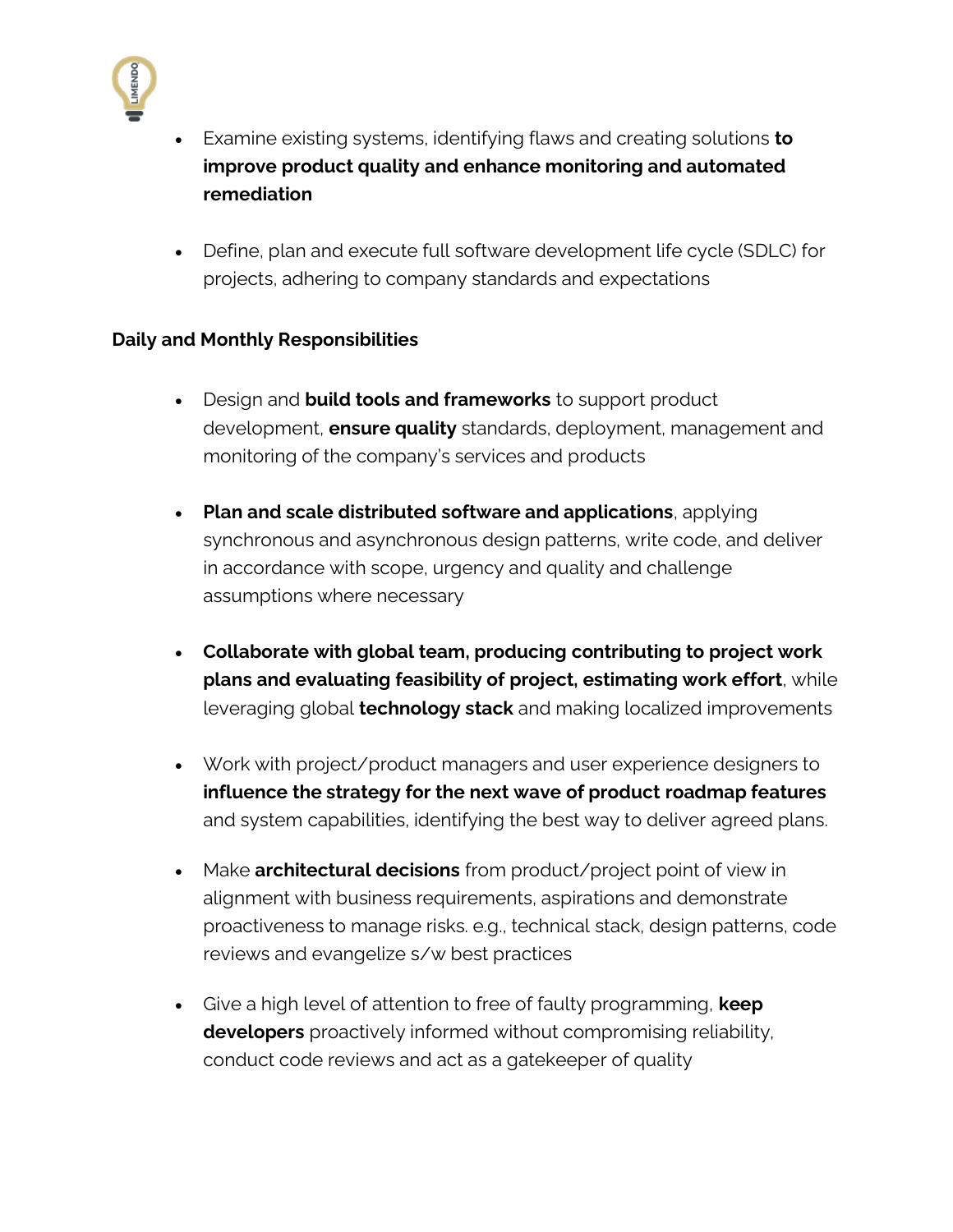

- **Demonstrate technical subject matter expertise**, take voluntary ownership, responsibilities and contribute to create an environment that reflects **Limendo** values and culture
- Track, **document** where essential, and **maintain software** & system functionality—both internally and externally, leveraging opportunities to **improve engineering productivity**
- **Mentor resources** lead by example in all spheres of professional development, groom and develop talent, contribute to talent development efforts, manage learning and development of team members, work directly with senior members and align to business priorities, communicate effectively in all forms of the language, written, spoken and visual.

#### **Good to have**

- **Identify and implement** best practices in software engineering, quality assurance and tooling. **Champion** Limendo vision and culture inside and outside the organization.
- **Contribute** to technical articles, blogs, videos and host sessions or inperson, online/live workshops in-house or if necessary, to external audience on select technical topics, discuss industry best practices, emerging tools and technologies, **lead lab/research initiatives and drive PoCs targeted at innovation and creative problem solving**.
- **Assist in building center of excellence**, product, processes, people and software engineering, align technical capabilities of application practice positioned to exploit market opportunities. Pursue relevant technical certifications and mentor career paths for local technical staff
- Manage client escalations and troubleshoot strategic problems both technical and non-technical for clients, in-house and relevant stakeholders